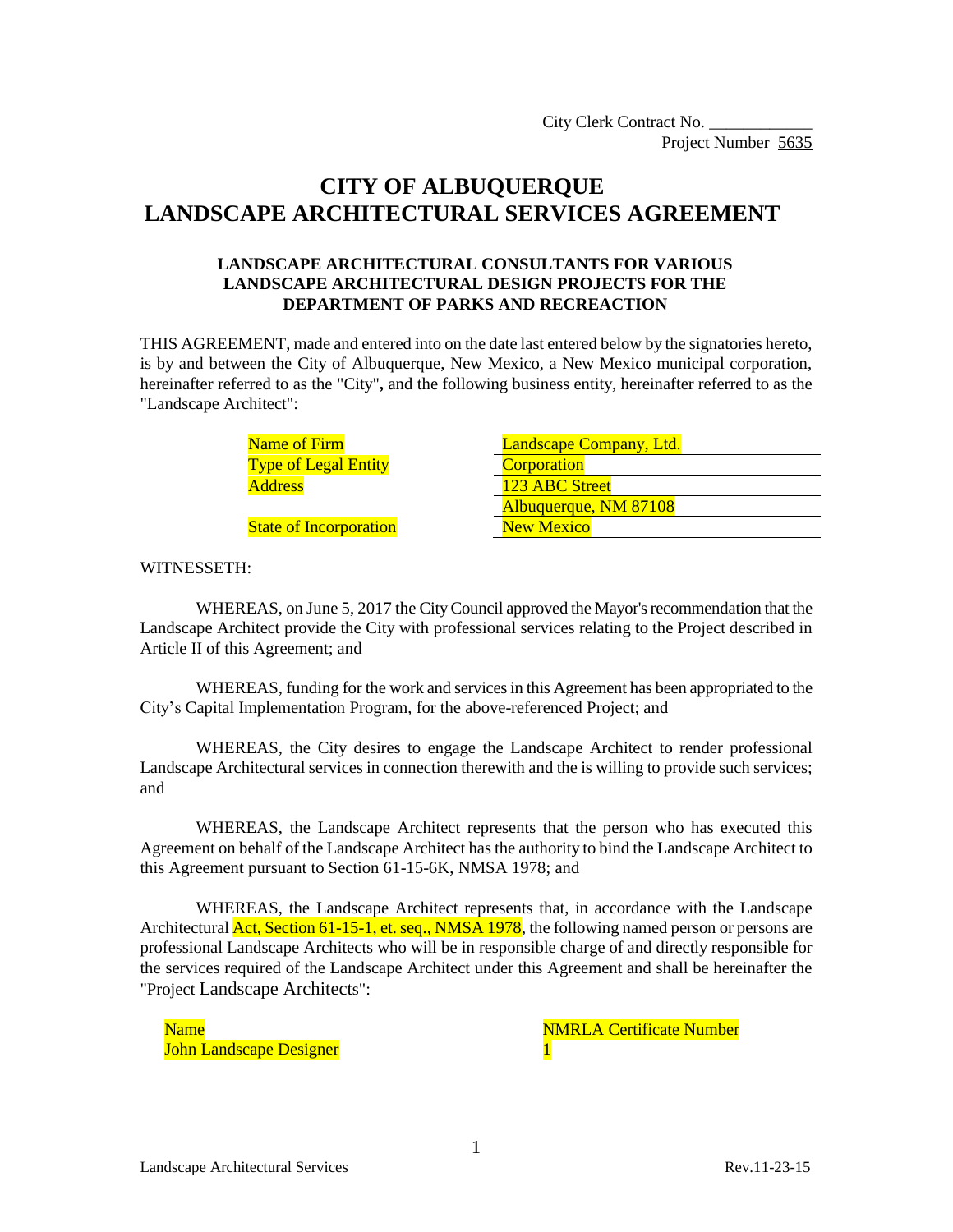NOW, THEREFORE, in consideration of the premises and covenants hereinafter contained, the parties hereto hereby agree as follows:

### **ARTICLE I DEFINITIONS**

- **A. Landscape Architect** means the firm named in this Agreement, which employs a person currently registered as a landscape architect of New Mexico or the individual named in this Agreement who is a currently registered resident landscape architect of New Mexico. In the instance of a firm, the term "Landscape Architect**"** shall include the Project Landscape Architects listed in this Agreement.
- **B. City Project Manager** means the City employee designated as the City's representative to the **Landscape Architect**.
- **C. Contractor** means the construction contractor or contractors awarded the contract by the City for the construction of the Project.
- **D. Deputy Director** means the Deputy Director of the City of Albuquerque's Department of Municipal Development, or its successor.
- **E. Estimated Construction Cost** means the total estimated cost for the construction of the project described in this Agreement, excluding fees, taxes and costs for legal and Landscape Architectural or other design professional services, right-of-way and land acquisition, administrative services, City project contingency funds, and all costs which are the responsibility of the City, or any costs for which design effort or activity by the Landscape Architect is incidental.

### **ARTICLE II DESCRIPTION OF PROJECT**

#### **(LANGUAGE USED AS EXAMPLE ONLY)**

Provision of Landscape Architectural services to renovate the existing pool facility at Los Altos Park by a complete demolition of the existing building. The floor plan will be redesigned and expanded. The existing pool, mechanical and equipment will be kept with the renovation. The Scope of Services may include studies, analyses, site planning, predesign, design development and/or construction phase services.

### **ARTICLE III SCOPE OF SERVICES**

The Landscape Architect shall perform professional services relevant to the Project in accordance with the terms and conditions set forth herein, and as provided in Exhibit I, Landscape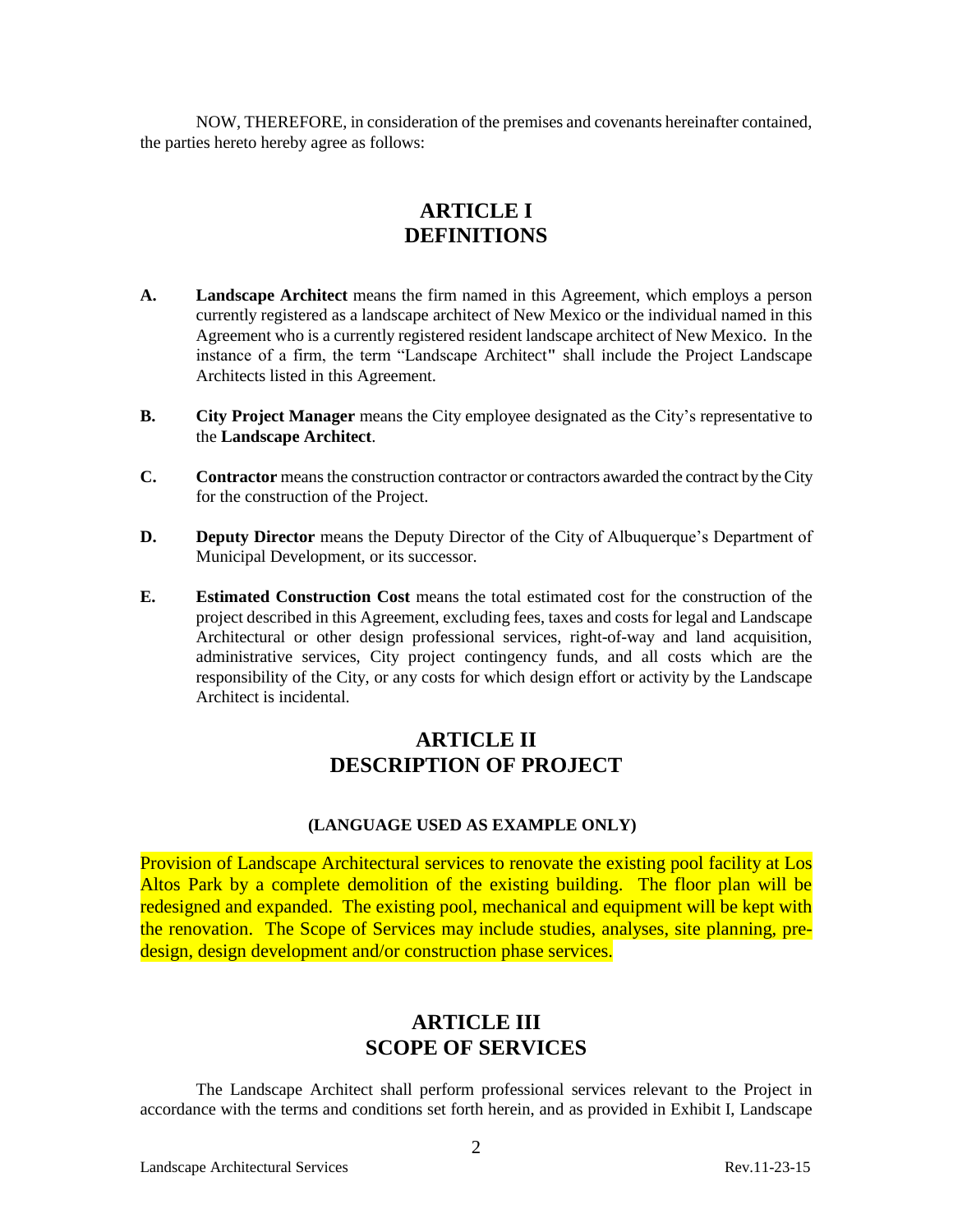Architect's Scope of Services, which is attached hereto and by this reference is incorporated herein and made a part of this Agreement as though set forth in full. If changes occur in the terms and conditions of this Agreement, scope of services, or the description of the Project, a supplemental agreement may be negotiated at the request of either party.

### **ARTICLE IV COMPENSATION**

**A. BASIC FEE:** The Landscape Architect shall be compensated on an hourly basis commensurate to the Schedule of Wage Rates listed below and pursuant to the services performed, provided the maximum compensation does not exceed the sum of **Dollars (** $\frac{\ }{\ }$ **),** exclusive of gross receipts tax. Individual work authorization shall be approved by the City's Project Manager as

described in Exhibit I. The Landscape Architect shall abide by all provisions of both the Accountability in Government Ordinance (Section 2-10-1 COA) and the Inspector General Ordinance (2-17-1 COA).

#### **B. SCHEDULE OF WAGE RATES:**

- 1. Landscape Architect will be required to complete a PE 10-249 Pay Equity Report for all employees as part of this Agreement.
- 2. For the services rendered, the City shall pay the Landscape Architect at a rate of 2.97 times direct payroll cost which shall be defined as the product of the employee's basic hourly rate multiplied by the number of hours that employee expended on the project. The basic hourly rate shall be determined by dividing 40 hours into that employee's regular salary for a 40-hour week. Direct payroll costs shall not include any fringe benefits.
- 3. For additional services utilizing sub-contractors of professional consultants engaged for Landscape Architectural services; civil, structural, mechanical and electrical engineering services; and other professional specialty services the City shall pay at a rate of 1.1 times the amount billed to the Landscape Architect for such services.
- 4. Reimbursable services shall be paid at actual cost.

#### **C. PAYMENT SCHEDULE:**

- 1. Payments for the Landscape Architect's services may be made in monthly installments upon presentation of a detailed statement of the services rendered. Payment shall be subject to approval of the statement by the City's Project Manager.
- 2. Payments for approved reimbursable expenses, may be made monthly upon presentation of the Landscape Architect's invoices.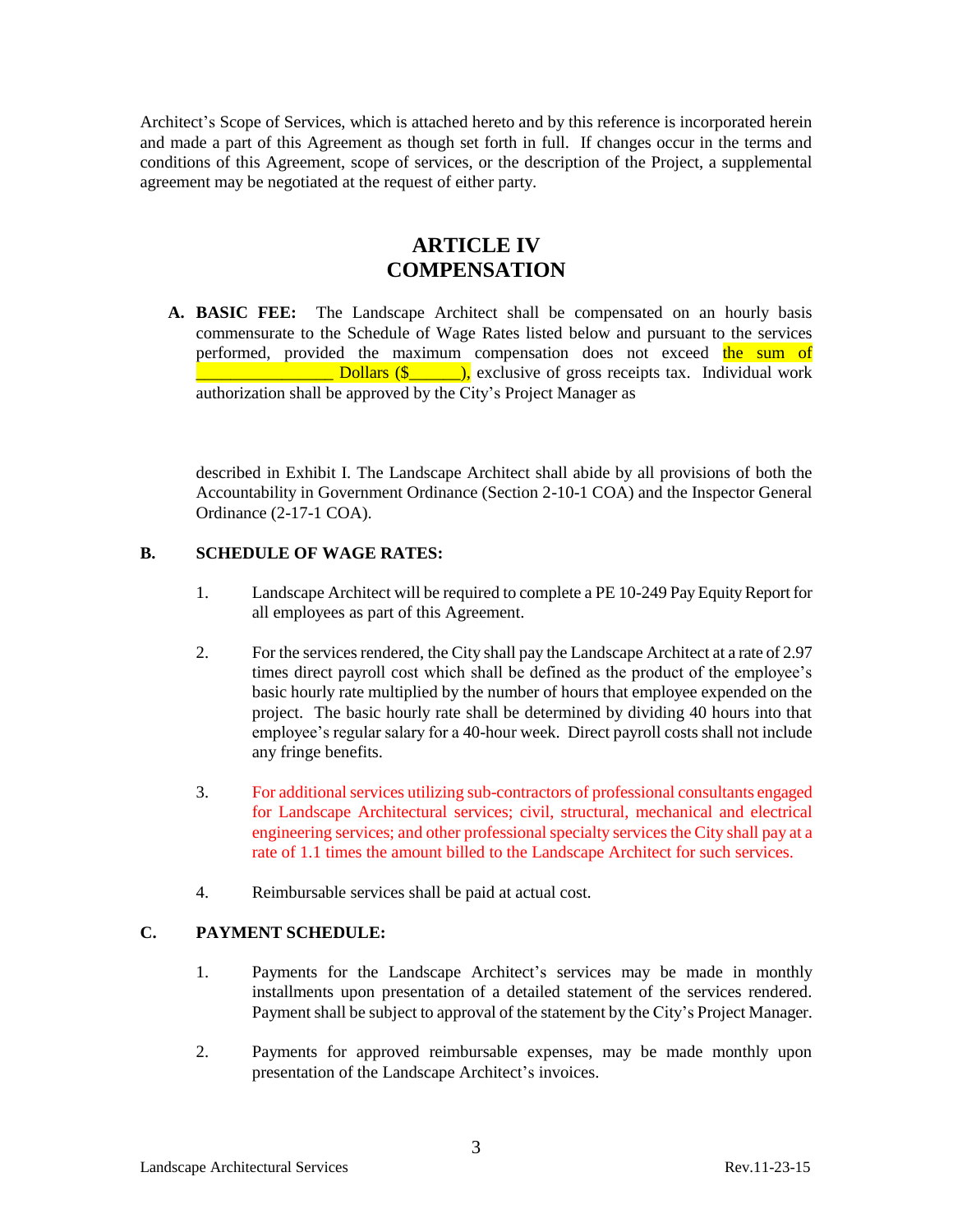**D. GROSS RECEIPTS TAX/NON-TAXABLE TRANSACTIONS:** The Landscape Architect may add any applicable gross receipts tax to the fees and other payments payable hereunder. The Landscape Architect shall use and require the use of non-taxable transaction certificates by consultants and suppliers whenever allowed by law. In all events, the Landscape Architect shall not include gross receipts taxes paid to others as a part of the base dollar amount upon which the Landscape Architect calculates its gross receipts taxes when billing the Landscape Architect's fees and expenses to the City.

# **ARTICLE V OWNERSHIP AND USE OF DOCUMENTS**

- **A.** Original construction document drawings, calculations, technical data, and data related specifically to the Project, designs, specifications, notes (including field notes), project manuals, and related documents and other work developed in the performance of this Agreement by the Landscape Architect shall vest in and shall become the sole property of the City whether the Project for which they are made is constructed or not. Production costs of such materials shall be included within the Landscape Architect's basic fee. With respect to computer programs and computer data, the City, at its option and at its cost, may require that the Landscape Architect provide any and all computer licensing agreements necessary to permit the City to use computer programs and data related to the Project. As part of the Basic Fee, the Landscape Architect may maintain and retain a complete reproducible set of any and all record documents developed under this Agreement. Delivery of original documents shall not be required by the City prior to completion of the performance or termination of this Agreement. Electronic data delivered to and accepted by the City shall not include the professional stamp or signature of an engineer, Architect, or Landscape Architect. City agrees that Landscape Architect shall not be liable for claims, liabilities or losses arising out of, or connected with, the decline of accuracy or readability of electronic data due to inappropriate storage conditions or duration.
- **B.** All documents, including drawings and specifications prepared by the Landscape Architect pursuant to this Agreement, are instruments of service in respect to the Project. They are not intended or represented by the Landscape Architect to be suitable for reuse by the City on any other project except as provided in Paragraph E below.
- **C.** The original drawings may be marked by the City or the Landscape Architect to designate the restrictions of use of these documents as set forth in this Article.
- **D.** Copyright: no reports, maps, or other documents produced in whole or in part under this Agreement shall be the subject of an application for copyright by or on behalf of the Landscape Architect. However, the Landscape Architect may use these documents as reference and research materials and as representations of the design of the Project, including photographs of the work among the Landscape Architect's promotional and professional materials, provided however that such documents and materials shall not include the City's confidential or proprietary information in the event the City has previously advised the Landscape Architect in writing of matters that the City considers confidential or proprietary. The City shall provide professional credit for the Landscape Architect in promotional materials for the Project if so requested, in writing, by the Landscape Architect.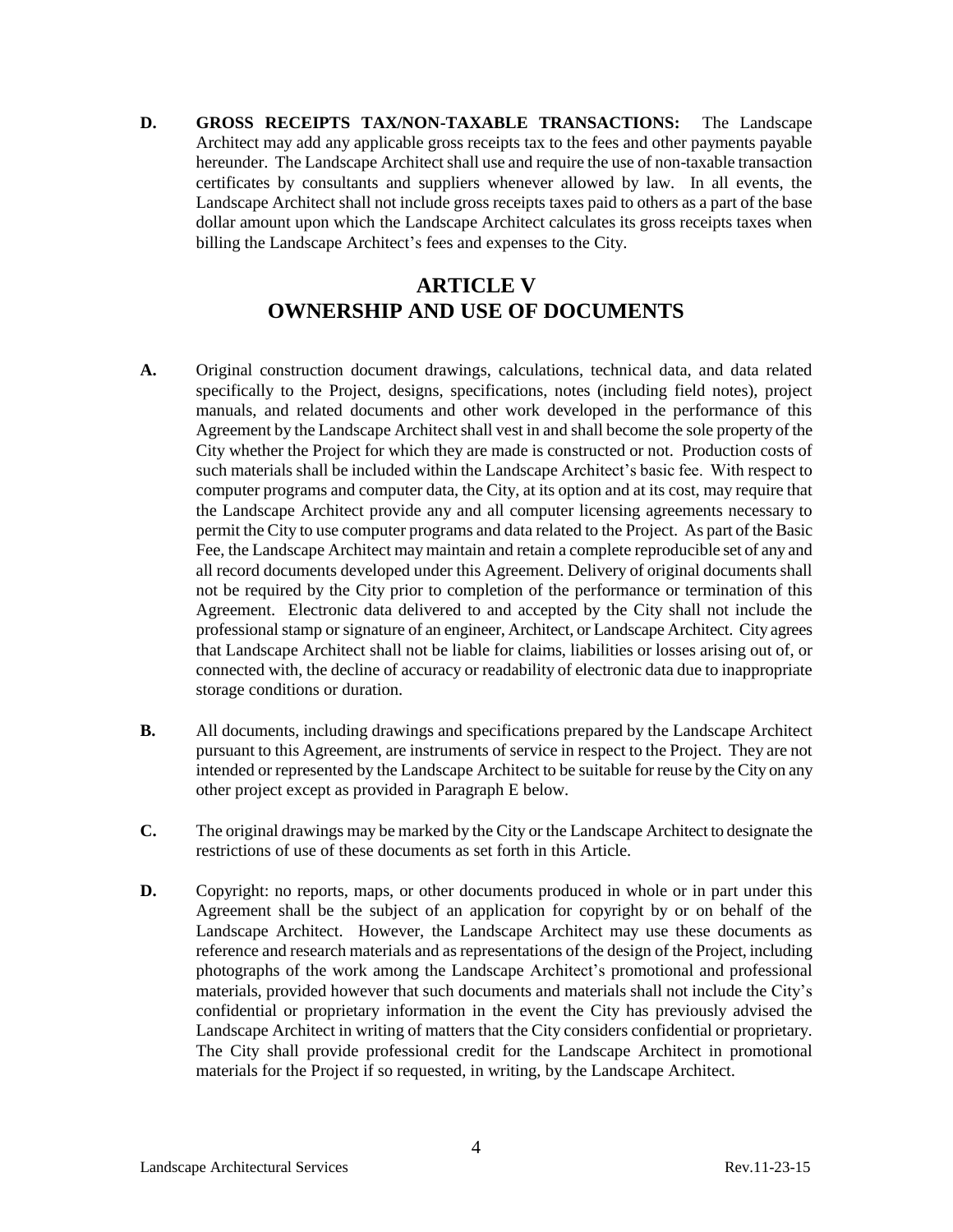- **E.** The City acknowledges the Landscape Architect's construction documents, including the accepted electronic versions of such documents, as instruments of professional service. Nevertheless, the plans and specifications prepared under this Agreement shall become the property of the City upon completion of the work and payment in full of all fees due the Landscape Architect. The City agrees, to the fullest extent permitted by law, to indemnify and hold the Landscape Architect harmless from claim, liability or cost arising or allegedly arising out of any unauthorized modification or misuse of the construction documents by the City or any person or entity that acquires or obtains the plans and specifications from or through the City. This indemnity provision is subject to Section 56-7-1, NMSA 1978, as amended.
- **F.** The City shall make accessible to the Landscape Architect, but not copy, all of its maps, records, reports, or other data pertinent to the services to be performed by the Landscape Architect pursuant to this Agreement, and also make accessible any other maps, records, or other materials available to the City from any other public agency or body.
- **G.** In the event the City requires additional copies of the documents prepared under this Agreement prior to the Landscape Architect's delivery of the original documents to the City, the Landscape Architect agrees to promptly provide copies upon request, and the City agrees to reimburse the Landscape Architect for reasonable costs of reproduction, not to exceed actual costs of reproduction, including labor costs expended in providing the requested copies.

# **ARTICLE VI ACCOUNTING PROCEDURES AND RECORDS REQUIRED**

- **A.** Records of expenses by the Landscape Architect and its consultants pertaining to all services provided under this Agreement (other than lump sum fees) shall be kept on the basis of generally accepted accounting principles and shall be available at mutually convenient times to the City or the City's authorized representative, but only if requested by the Chief Administrative Officer or the Office of Internal Audit. The City shall have the right to audit all such records and billings both before and after payment. Payment under this Agreement shall not foreclose the right of the City to recover excessive or illegal payments.
- **B.** Required records of expenses shall be kept by the Landscape Architect and its consultants and shall be available to the City until all applicable Statutes of Limitations have run, and this Article VI shall survive and continue beyond the termination of any other terms of this Agreement.
- **C.** In the event the City audits the Landscape Architect's records, pursuant to this Article, Landscape Architect shall make available to the City for examination all of the Landscape Architect's records with respect to all matters covered by this Agreement and shall permit the City to audit, examine, and make copies at its own expense, excerpts or transcripts from all such records, and to make audits including, but not limited to: all contracts; invoices; materials; payrolls; records of personnel, to the extent allowed by law; conditions of employment and other data relating to all matters covered by this Agreement. The Landscape Architect and its sub consultants shall not be compensated under this Agreement for its time or any costs incurred in complying with this paragraph.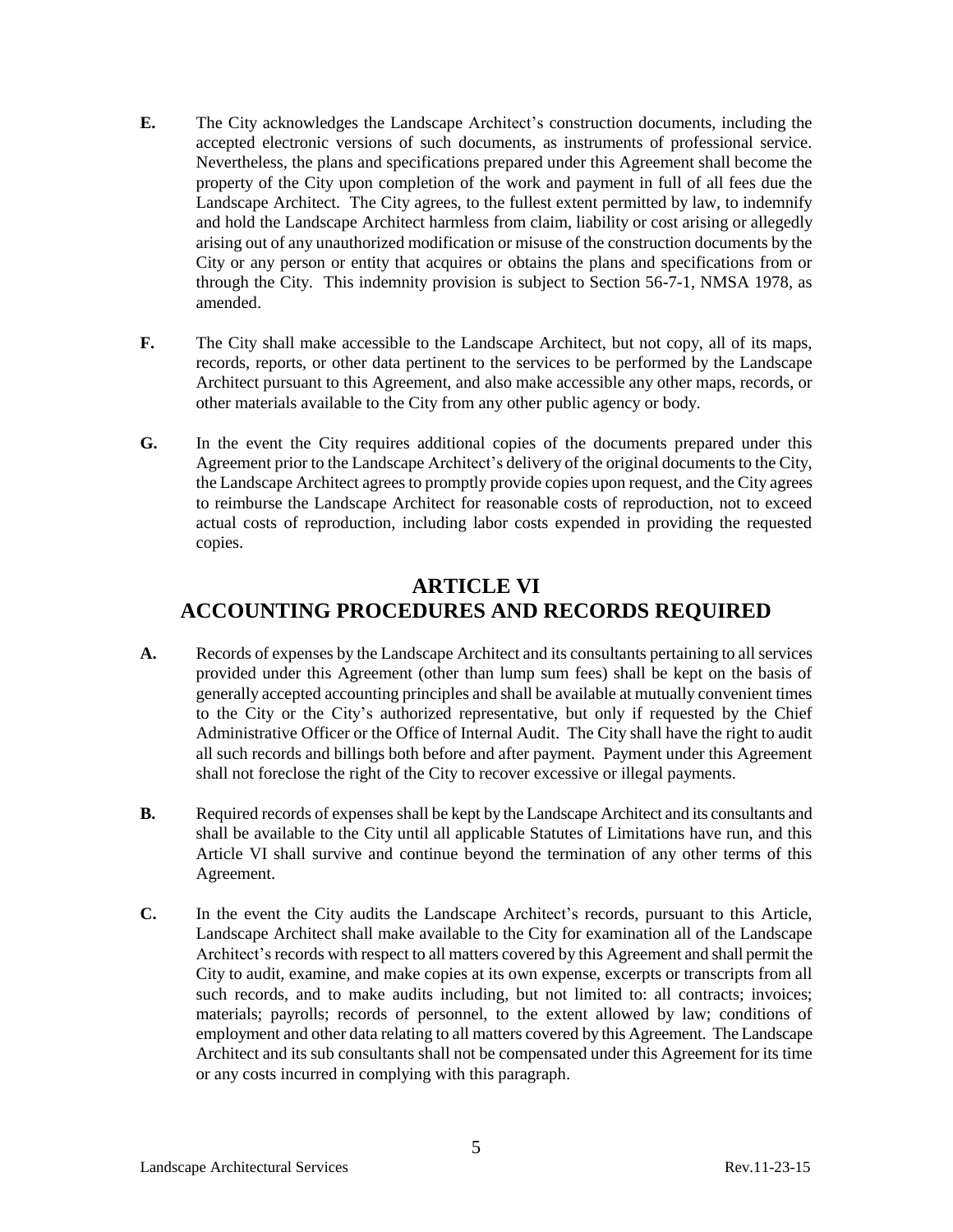### **ARTICLE VII SUSPENSION AND TERMINATION OF AGREEMENT**

- **A. PROJECT SUSPENSION:** If the Project is suspended for more than three (3) months or abandoned in whole or in part, the Landscape Architect shall be compensated for its services performed prior to receipt of written notice from the City of such suspension or abandonment, together with expenses then due. If the Project is resumed after being suspended for more than three (3) months, the Landscape Architect's compensation shall be subject to renegotiation. In the event fees cannot be agreed upon, the City may select another Landscape Architect, and the Landscape Architect shall be entitled to no further fees.
- **B. TERMINATION:** If either party should fail to fulfill in timely and proper manner its obligations under this Agreement, or if either party should violate any of the covenants, agreements, or stipulations of this Agreement, such party, in addition to remedies available under the terms of this Agreement thereupon shall have the right to terminate this Agreement by giving written notice to the other party of such termination and specifying the effective date thereof at least fifteen (15) days before the effective date of such termination. The Landscape Architect shall be responsible for all direct and consequential costs and damages which may arise out of the Landscape Architect's failure to complete the services in accordance with the schedule of the Landscape Architect's services defined in or pursuant to this Agreement, provided however, that the Landscape Architect shall not be responsible for damages caused by the City's delay. The Landscape Architect shall not be entitled to delay damages against the City for delay of the performance of this Agreement caused by the City or any third parties.
	- **1. Termination Due to Abandonment:** In the event that the Project is abandoned by the City, the City may terminate this Agreement at any time by giving at least fifteen (15) days written notice to the Landscape Architect.
	- **2. Termination for convenience of the City:** The City may terminate this Agreement, in whole or in part, for the City's convenience at any time by giving at least fifteen (15) days written notice to the Landscape Architect.
	- **3. Termination Due To Non-Funding:** In the event the construction project funds out of which this Agreement is funded are depleted to the extent the funds are inadequate for the City to make the payments required pursuant to this Agreement, the City may terminate this Agreement by giving at least ten (10) days written notice to the Landscape Architect.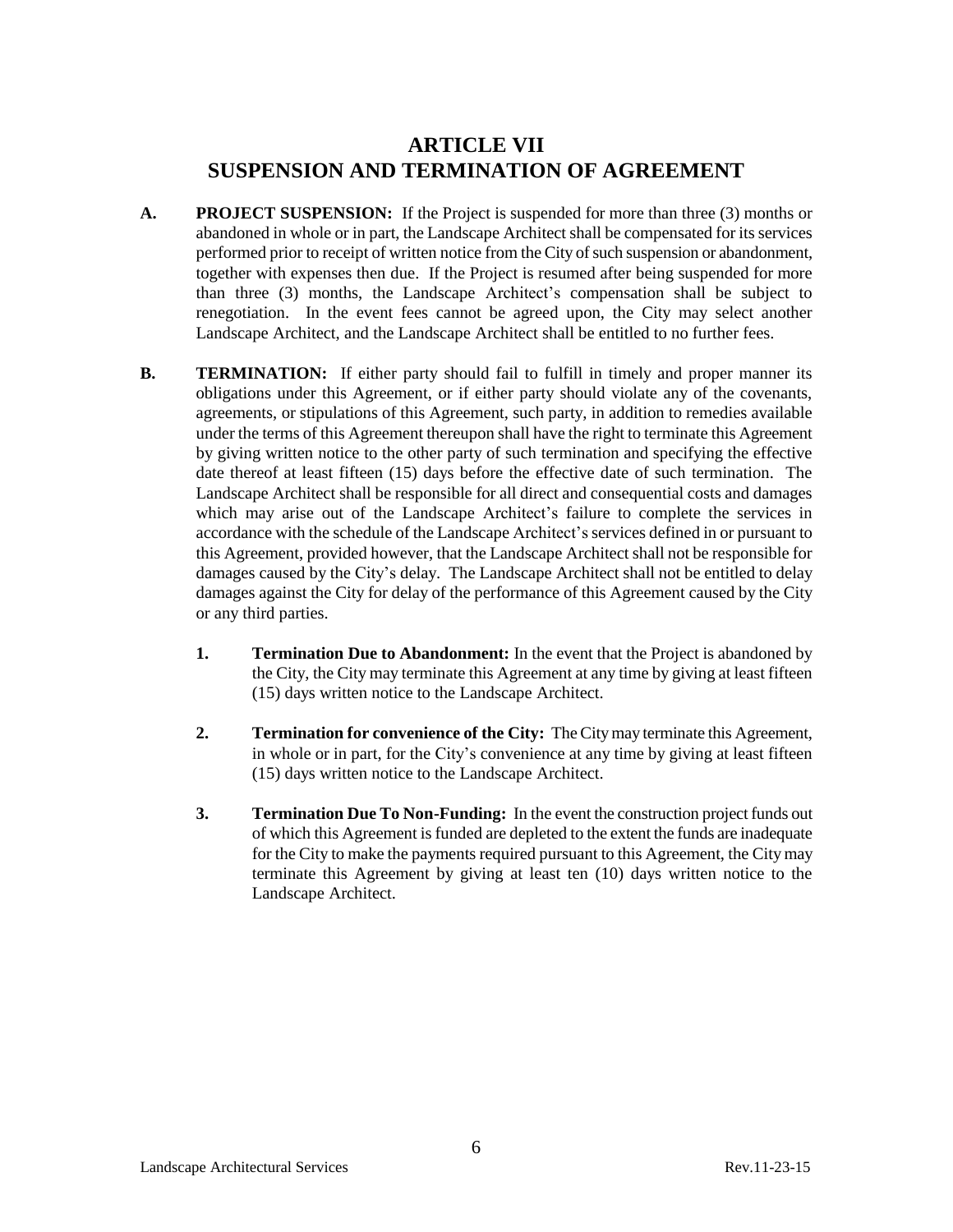- **4. Effect of Termination:** Upon Landscape Architect's receipt of a notice of termination, the Landscape Architect shall promptly discontinue all services affected, unless otherwise directed in writing by the City. All finished or unfinished documents, data, sketches, calculations, summaries, estimates, records, schedules, studies, surveys, drawings, maps, models, photographs, reports, and such other information and data accumulated in the performance of services under this Agreement, whether complete or in progress, prepared by the Landscape Architect under this Agreement shall become the City's property, regardless of the cause for termination. The Landscape Architect shall be entitled to receive compensation for actual work satisfactorily completed hereunder, including reimbursable expenses authorized by City which are then due, but shall not be entitled to recover any consequential damages, including, but not limited to loss of anticipated profits, for any termination allowed pursuant to this Article. In the event of termination for convenience, the City may take over the work of the Project and continue the Project by contract with another party or with its own staff.
- **C. GIVING NOTICE:** The time required to give notice in this Article VII shall begin to run from and including the date of the postmark of the letter of termination or date of personal delivery.

# **ARTICLE VIII STANDARD OF CARE**

The Landscape Architect agrees that it and its employees shall possess the experience, knowledge, and character necessary to qualify them individually for the particular duties they perform in connection with the services to be performed under this Agreement. These services shall be performed in accordance with the standards of the profession. The Landscape Architect further agrees that it will require its consultants, subconsultants, joint venturers, and agents to agree with the Landscape Architect that they possess the experience, knowledge, and character necessary to qualify them individually for the particular duties that are performed in connection with the services to be performed for the Landscape Architect on the projects. Such agreement by consultants, subconsultants, joint venturers, and agents shall further provide that the services required of them shall be performed in accordance with the standards of their profession and shall not be construed as a diminution of the Landscape Architect's liability and responsibilities to the City.

# **ARTICLE IX INDEMNIFICATION**

**A.** The Landscape Architect agrees to defend, indemnify, and hold harmless the City and its officers, and employees from and against all suits, actions, or claims of any character brought against the City because of any injury or damage received or sustained by any person, persons, or property arising out of or resulting from any negligent act, error, or omission of the Landscape Architect, its agents or its employees arising out of the performance of this Agreement. Nothing in the Agreement shall be construed to require the Landscape Architect to defend, indemnify, and hold harmless the City, its officers, and employees from and against liability, claims, damages, losses or expenses, including attorneys fees, arising out of bodily injury to persons or damage to property caused by or resulting from in whole or in part the negligence, act or omission of the City, its officers and employees or any legal entity for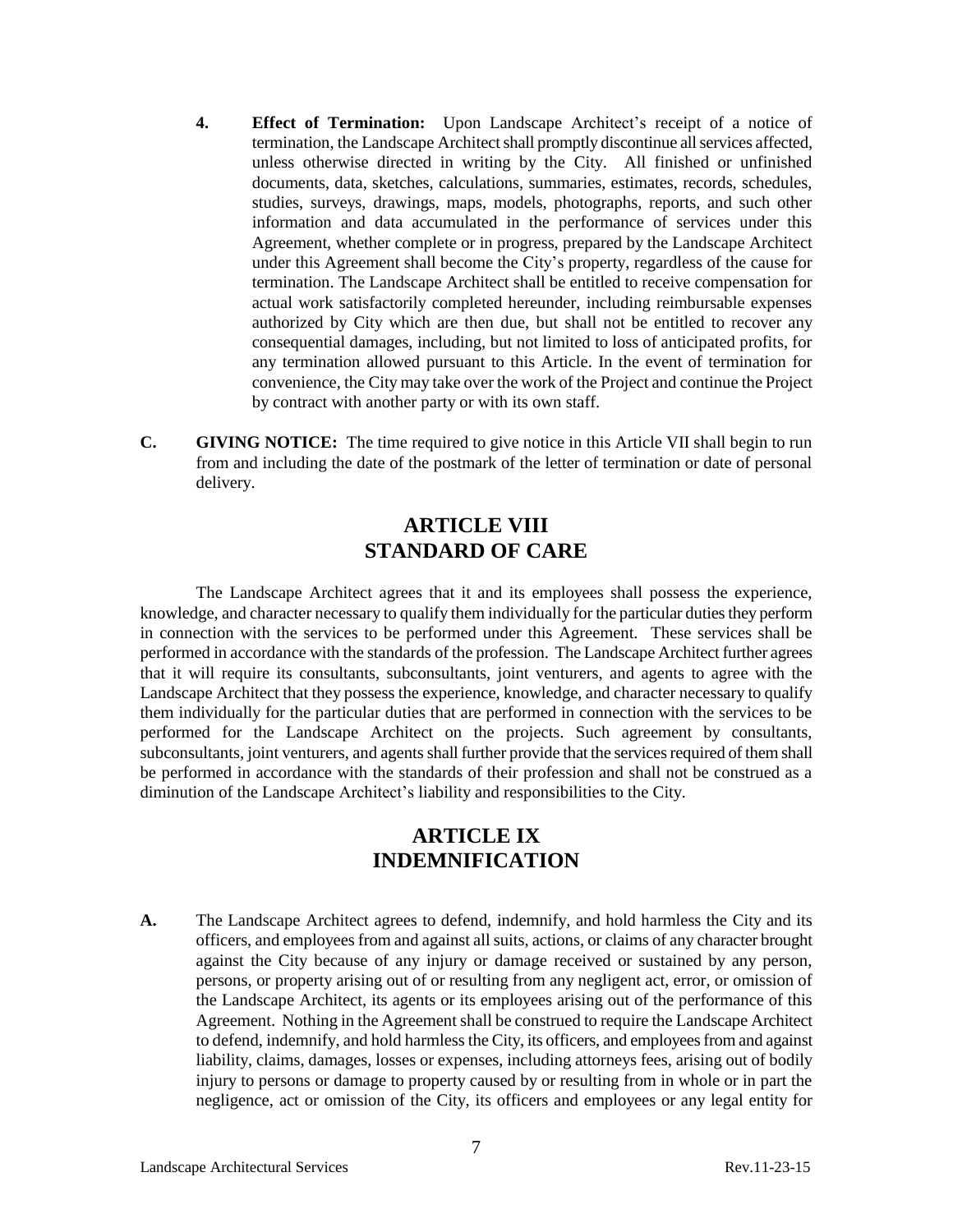whose negligence, acts, or omissions any of them may be liable, as to liability, claims, damages, losses or expenses, including reasonable attorneys fees, arising out of the preparation or approval of maps, drawings, opinions, reports, surveys, change orders, designs or specifications by the City, or the agents or employees or officers of the City or the giving or failure to give directions or instructions by the City or agents or employees or officers of the City where such giving or failure to give directions or instructions is the primary cause of bodily injury to persons or damage to property. Receipt by the City of the Landscape Architect'sservices under this Agreement and City authorization for the Landscape Architect to proceed with the various phase of services shall not be construed as approval of the Landscape Architect's work product by the City or as the giving of instructions or directions by the City. This indemnification provision is subject to the limitations and provisions of Section 56-7-1, NMSA 1978.

**B.** The Landscape Architect's time and expenses spent defending allegations in claims or lawsuits that the Landscape Architect was negligent shall be at the Landscape Architect's own expense, and the Landscape Architect shall cooperate with the City in defending claims and lawsuits arising out of the negligence of the Landscape Architect. This will not require of the Landscape Architect analyses, computations, and other Landscape Architectural work, which is not in the scope of this Agreement.

# **ARTICLE X FINAL PAYMENT**

The Landscape Architect, by its acceptance of final payment of the amounts due under this Agreement, releases the City, its officers and employees, from all liabilities and obligations for fees and costs due under this Agreement including, but not limited to, all damages, losses, costs, liability, and expenses (including, but not limited to, attorneys' fees and costs of litigation) that the Landscape Architect may have. All representations, including standard of care issues, made in this Agreement will survive final payment and termination or completion of this Agreement.

## **ARTICLE XI GENERAL AND SPECIAL PROVISIONS**

- **A. COMPLIANCE WITH LAWS:** The Landscape Architect agrees to perform this Agreement in compliance with all Federal, State, and local codes, regulations, ordinances, and laws in effect at the time of contracting.
- **B. GOVERNING LAW:** This Agreement shall be governed exclusively by the provisions hereof and by the laws of the State of New Mexico.
- **C. CONTRACT FOR CONSTRUCTION: LANDSCAPE ARCHITECT'S STATUS:** The extent of the Landscape Architect's duties and responsibilities, the Landscape Architect's relationship with the Contractor, and the limitations of the Landscape Architect's authority during the Construction Phase of this Agreement shall be in accordance with the General Conditions contained in the **City of Albuquerque Standard Specifications for Public Works Construction** and all Supplemental General Conditions thereto, which are in effect on the date of execution of this Agreement or such other or additional General Conditions of the Construction Contract, as specified in Exhibit I, Landscape Architect's Scope of Services of this Agreement, all of which are incorporated herein as though set forth in full. The term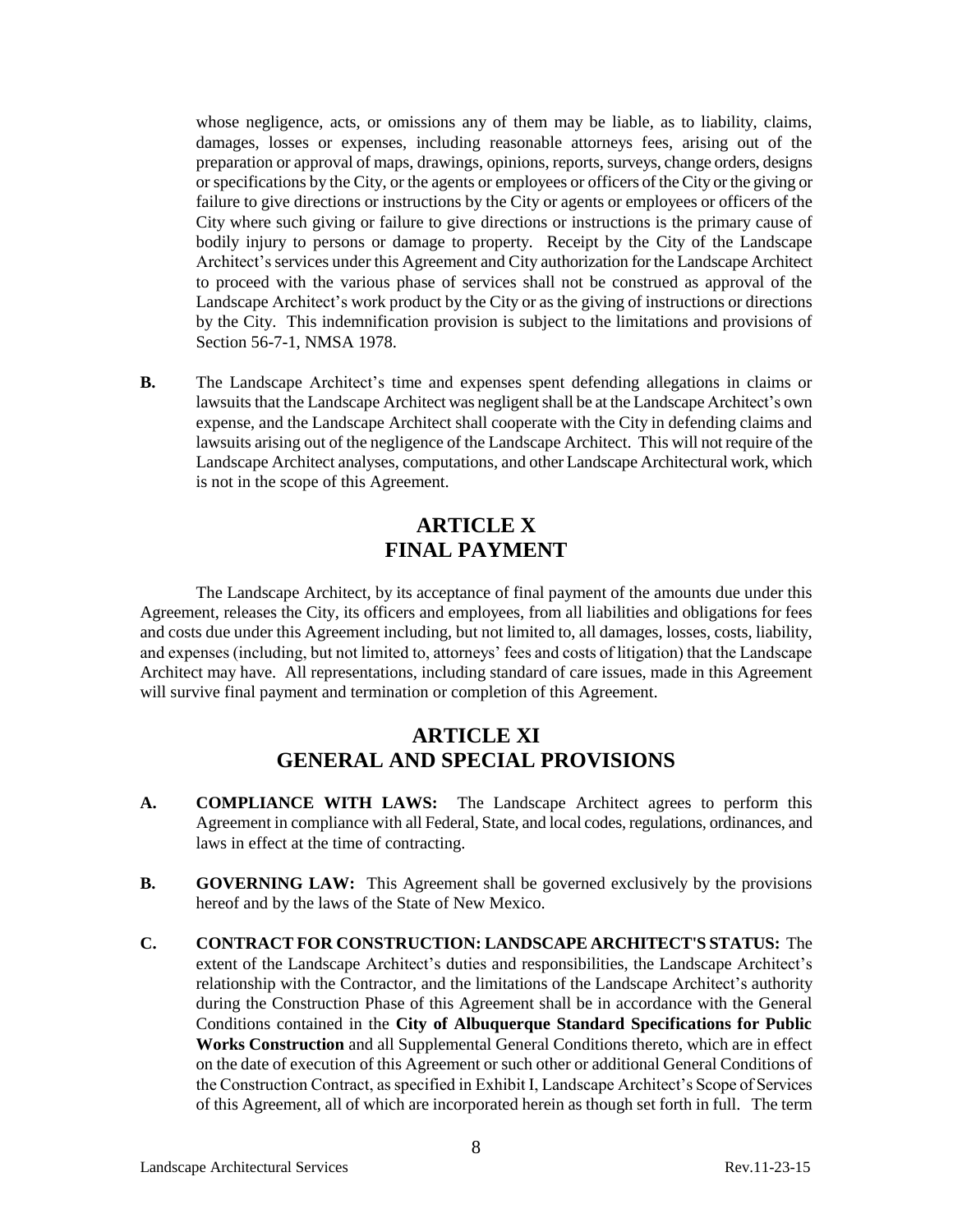"Engineer" shall be replaced with the term "Landscape Architect" throughout said General Conditions. Such General Conditions and supplements thereto shall not be modified without the Landscape Architect's written consent to the extent such changes effect the Landscape Architectural services required by this Agreement.

- **D. INDEPENDENT CONTRACTOR STATUS:** The Landscape Architect, and its agents and employees, are independent contractors performing professional and technical services for the City and are not employees of the City. The Landscape Architect, and its agents and employees, shall not as a result of this Agreement accrue leave or retirement, and shall not be entitled to insurance or bonding benefits or coverage, and shall not be entitled to use City vehicles, or any other benefits afforded to employees of the City as a result of this Agreement.
- **E. TERM:** The Term of this Agreement **shall be eight years commencing** on the date executed by the City. The Landscape Architect shall perform the services required by this Agreement as expeditiously as is consistent with professional skill and care and the orderly progress of the Work. Failure of the Landscape Architect to perform in such a manner shall constitute a basis for termination and/or withholding of payment until timely performance is achieved by the Landscape Architect. For purposes of this paragraph, the failure of the Landscape Architect to meet the performance schedule of Exhibit III of this Agreement or any extension thereof authorized by the City shall be a failure to perform expeditiously and consistently with professional skill and care.
- **F. TIME OF ESSENCE:** All time limits stated in this Agreement are of the essence in the performance of this Agreement.

#### **G. LANDSCAPE ARCHITECT'S CHANGE OF STATUS:**

- **1. Assignment of Contract:** Neither party shall assign or transfer any interest in this Agreement or assign any claims for money due or to become due under this Agreement without the prior written consent of the other party.
- **2. Joint Venture:** In the event the Landscape Architect proposes to perform this Agreement as part of a joint venture, all such joint venture Agreements shall be reviewed by and meet the requirements of the Deputy Director and made an incorporated exhibit to this Agreement. Such joint venture Agreements shall clearly identify the duties and responsibilities of each joint venturer as such duties and responsibilities relate to the performance of this Agreement.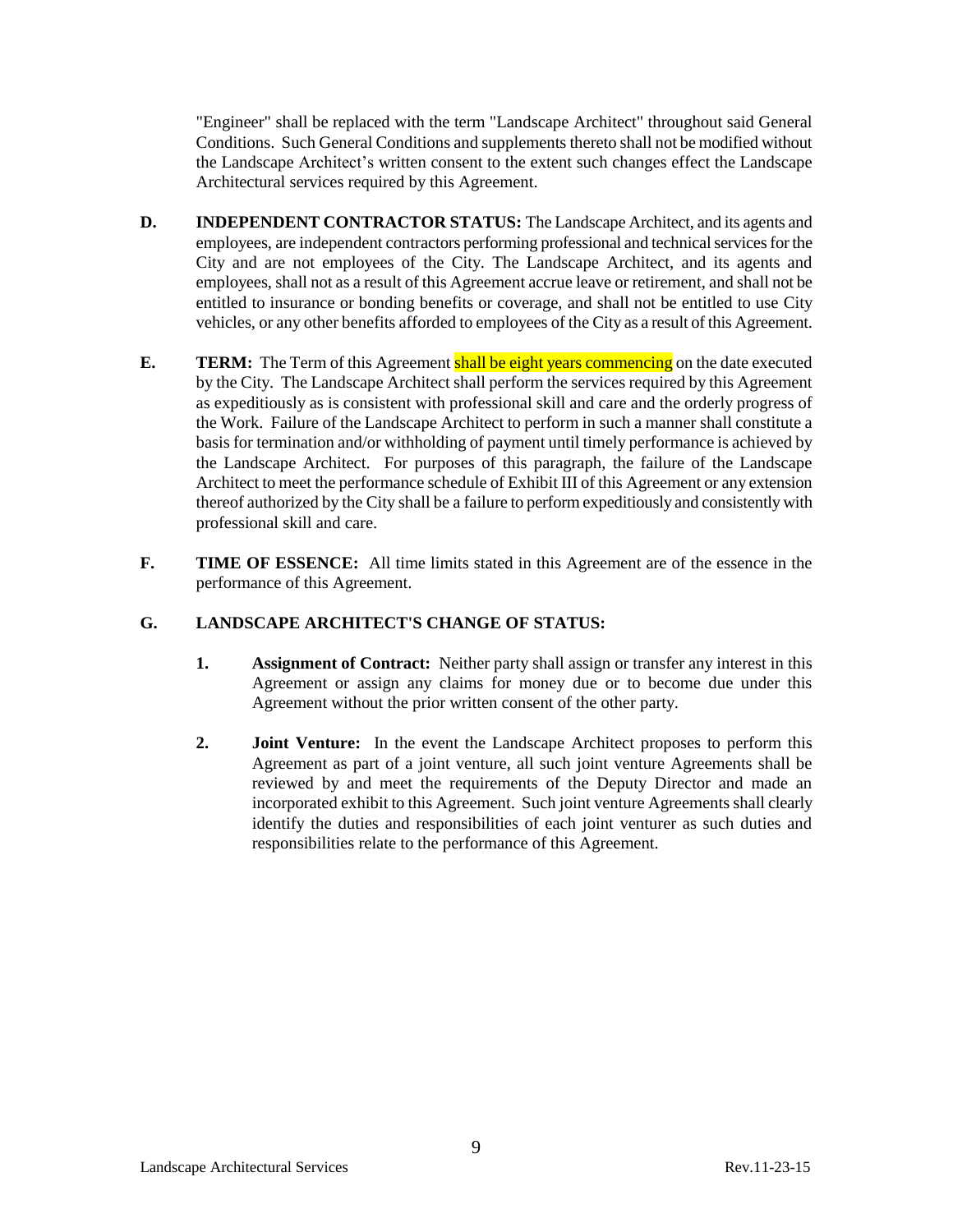- **3. Mergers, Dissolution, Successors, and Assigns:** The Landscape Architect agrees that during the term hereof it will maintain its existing business structure and will not dissolve or otherwise dispose of all or substantially all of its assets and will not consolidate with or merge into another business structure or permit one or more other business structures to consolidate or merge into it, unless the surviving, resulting, or transferor business structure, as the case may be, (1) is capable of performing, and agrees in writing to perform all of the obligations of the Landscape Architect hereunder; (2) qualifies to do business in the State of New Mexico, including providing a legal registered landscape architect of New Mexico as Project Landscape Architect; and (3) the Deputy Director approves of the firm or individual landscape architect, or new landscape architect, if any, who is to proceed with the performance of this Agreement. The terms and provisions hereof shall extend to and be binding upon and inure to the benefit of the successors and assigns of the respective parties hereto. The failure of the Landscape Architect to comply with the foregoing provisions of this paragraph shall constitute a default of this Agreement by the Landscape Architect.
- **4. Project Landscape Architect/Change of Status:** The Deputy Director shall have sole discretion to determine whether the Project Landscape Architect(s) or which of them, or the firm named as Landscape Architect in this Agreement shall continue to have all contract rights under this Agreement and continue to represent the City under this Agreement in all instances where all or some of the Project Landscape Architects cease to be associated with the firm named in this Agreement.
- **5. Subcontracting:** In the event that the Landscape Architect subcontracts out any portion of its duties or responsibilities under this Agreement or if the Landscape Architect hires sub consultants to assist it with its duties or responsibilities under this Agreement, the Landscape Architect shall require that all terms of this Agreement applicable to the subconsultant, subcontractor, or joint venturer shall be incorporated into any contract or agreement entered into with such subconsultant, subcontractor, or joint venturer, and the City shall be entitled to receive a copy of all such contracts or agreements from the Landscape Architect.

#### **H. CONTRACT INTERPRETATION:**

**1. Severability:** If any clause or provision in this Agreement is illegal, invalid, or unenforceable under present or future laws effective during the term of this Agreement, then and in that event, it is the intention of the parties hereto that the remainder of this Agreement shall not be affected thereby.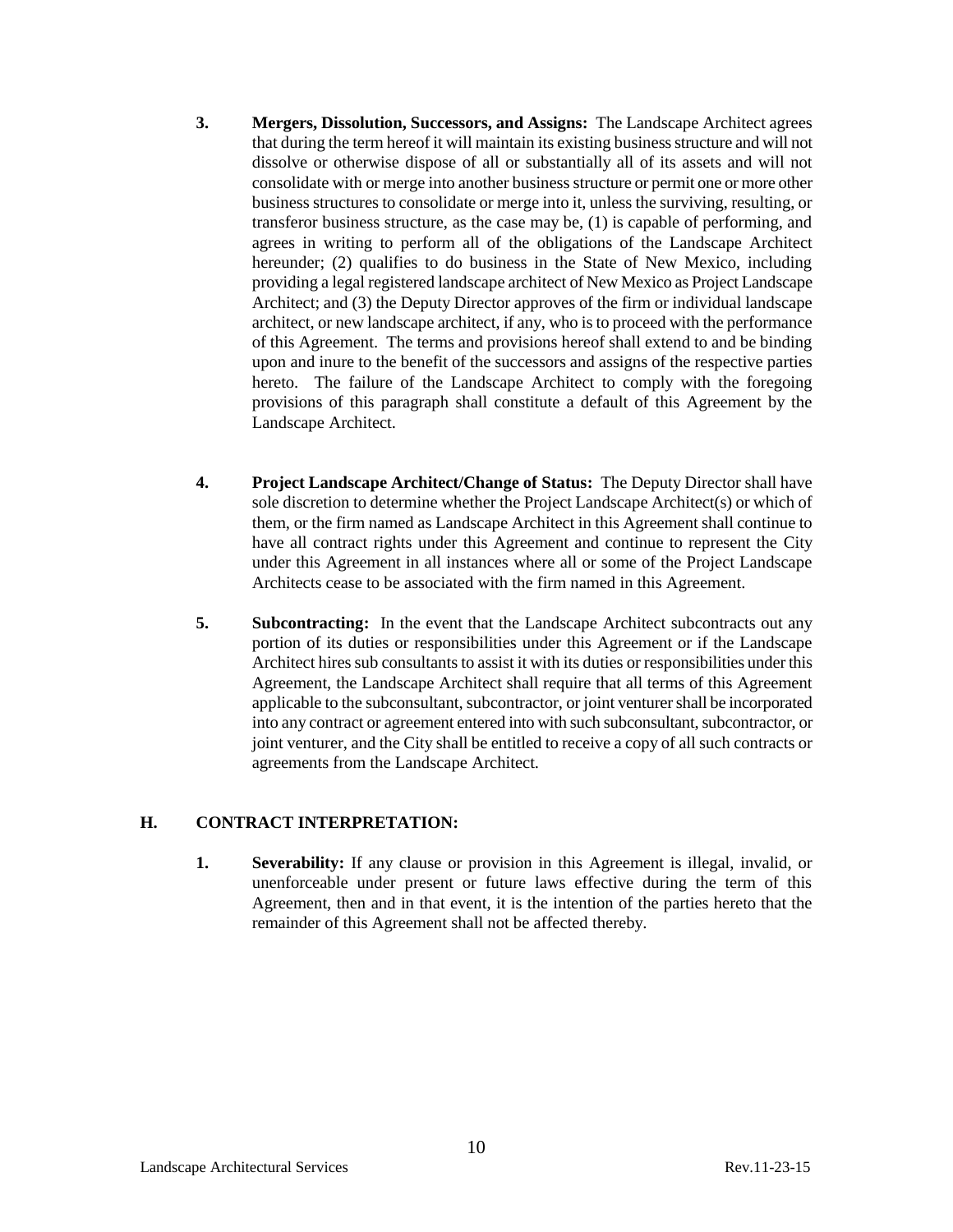- **2. Waiver:** No provision of this Agreement shall be deemed to have been waived by either party unless such waiver is in writing, signed by the party making the waiver and addressed to the other party, nor shall any custom or practice which may evolve between the parties in the administration of the terms of this Agreement be construed to waive or lessen the right of either party to insist upon the performance of the other party in strict accordance with the terms of this Agreement. Further, the waiver by any party of a breach by the other party or any term, covenant, or condition hereof shall not operate as a waiver of any subsequent breach of the same or any other term, covenant, or condition thereof.
- **3. Gender, Singular/Plural:** Words of any gender used in this Agreement shall be held and construed to include any other gender, and words in the singular number shall be held to include the plural, unless the context otherwise requires.
- **4. Captions and Section Headings:** The captions and section headings contained in this Agreement are for convenience of reference only, and in no way limit, define, or enlarge the terms, scope, and conditions of this Agreement.
- **5. Multiple Originals:** This document may be executed in counterparts, each of which shall be deemed an original.
- **6. Entire Agreement:** This Agreement represents the entire contract between the parties and, except as otherwise provided herein, may not be amended, changed, modified, or altered without the written consent of the parties hereto. This Agreement incorporates all of the conditions, agreements, and understandings between the parties concerning the subject matter of this contract, and all such conditions, understandings, and agreements have been merged into this written Agreement. No prior condition, agreement, or understanding, verbal or otherwise, of the parties or their agents shall be valid or enforceable unless embodied in this written Agreement.
- **7. Interchangeable Terms:** For purposes of all provisions within this Agreement and all attachments hereto, the terms "Agreement" and "Contract" shall have the same meaning and shall be interchangeable.
- **8. Words and Phrases:** Words, phrases, and abbreviations, which have well-known technical or trade meanings used in the Contract Documents shall be used according to such recognized meanings. In the event of a conflict, the more stringent meaning shall govern.
- **9. Relationship of Contract Documents:** All documents attached to this Agreement or incorporated into this Agreement are complementary, and any requirement of one contract document shall be as binding as if required by all.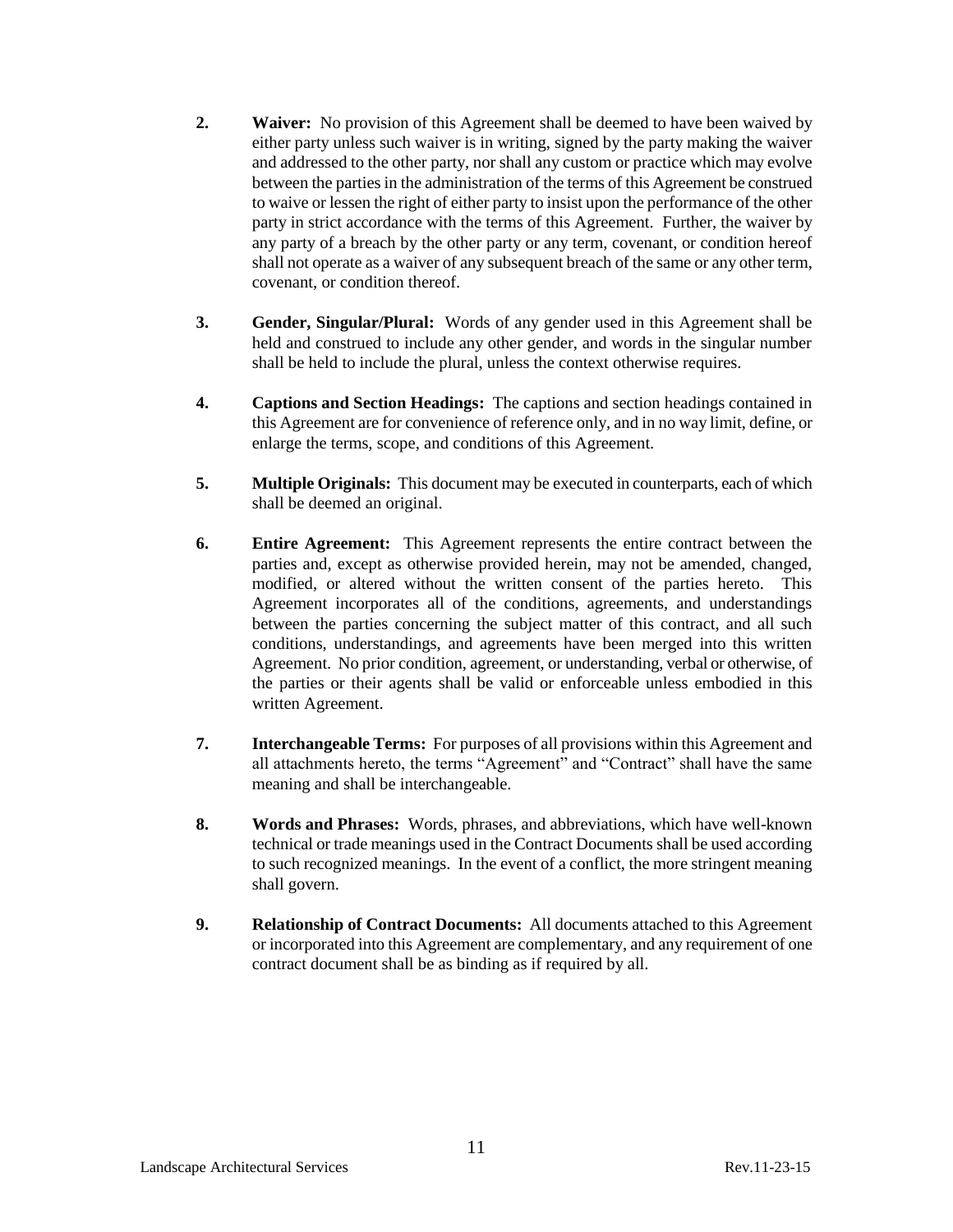**10. Exhibits, Certificates, Documents Incorporated and Attachments:** Incorporation by Reference: All certificates, documents, exhibits, attachments, riders, and addenda referred to in this Agreement, including but not limited to the exhibits referred to in this Agreement, as well as those listed hereinafter and those which are within the standard of care of the industry, are hereby incorporated into this Agreement by reference and made a part hereof as though set forth in full in this Agreement to the extent they are consistent with its conditions and terms. The following exhibits are attached hereto and incorporated herein as though set forth in full:

| (a) | <b>Exhibit I:</b>  | Landscape Architect's Scope of Services |
|-----|--------------------|-----------------------------------------|
| (b) | Exhibit II:        | City's Responsibilities                 |
| (c) | Exhibit III:       | Project Schedule                        |
| (d) | <b>Exhibit IV:</b> | <b>Basic Hourly Fee Schedule</b>        |
|     |                    |                                         |

**I. FORMAL NOTICES:** All notices herein provided to be given, or which may be given, by either party to the other shall be deemed to have been fully given when made in writing and deposited in the United States mail, postage prepaid. In the instance of termination of this Agreement, notice shall be sent by certified mail, addressed as follows:

> Deputy Director, Department of Municipal Development City of Albuquerque P.O. Box 1293 Albuquerque, New Mexico 87103

#### Firm Name/Address Here

Nothing herein contained shall preclude the giving of any such written notice by personal service. The address to which notices shall be mailed to either party may be changed by written notice given by such party to the other as hereinabove provided. In addition, nothing contained herein shall preclude the transmission of routine correspondence, messages, and information between the respective parties to this agreement, either at the project site or at the home offices of either party, or by an official of either party or their representatives.

**J. ETHICS AND CAMPAIGN PRACTICES:** The Landscape Architect agrees to provide the Board of Ethics and Campaign Practices of the City of Albuquerque (the "Board") or its investigator with any records or information pertaining in any manner to this Agreement, or both, whenever such records or information are within the Landscape Architect's custody, are germane to an investigation authorized by the Board, and are requested by the Board. The Landscape Architect further agrees to appear as a witness before the Board as required by the Board in hearings concerning ethics or campaign practices charges heard by the Board. The Landscape Architect agrees to require that all sub consultants employed by the Landscape Architect for services performed for this Agreement shall agree to comply with the provisions of this paragraph. The Landscape Architect and its subconsultants shall not be compensated under this Agreement for its time or any costs incurred in complying with this paragraph.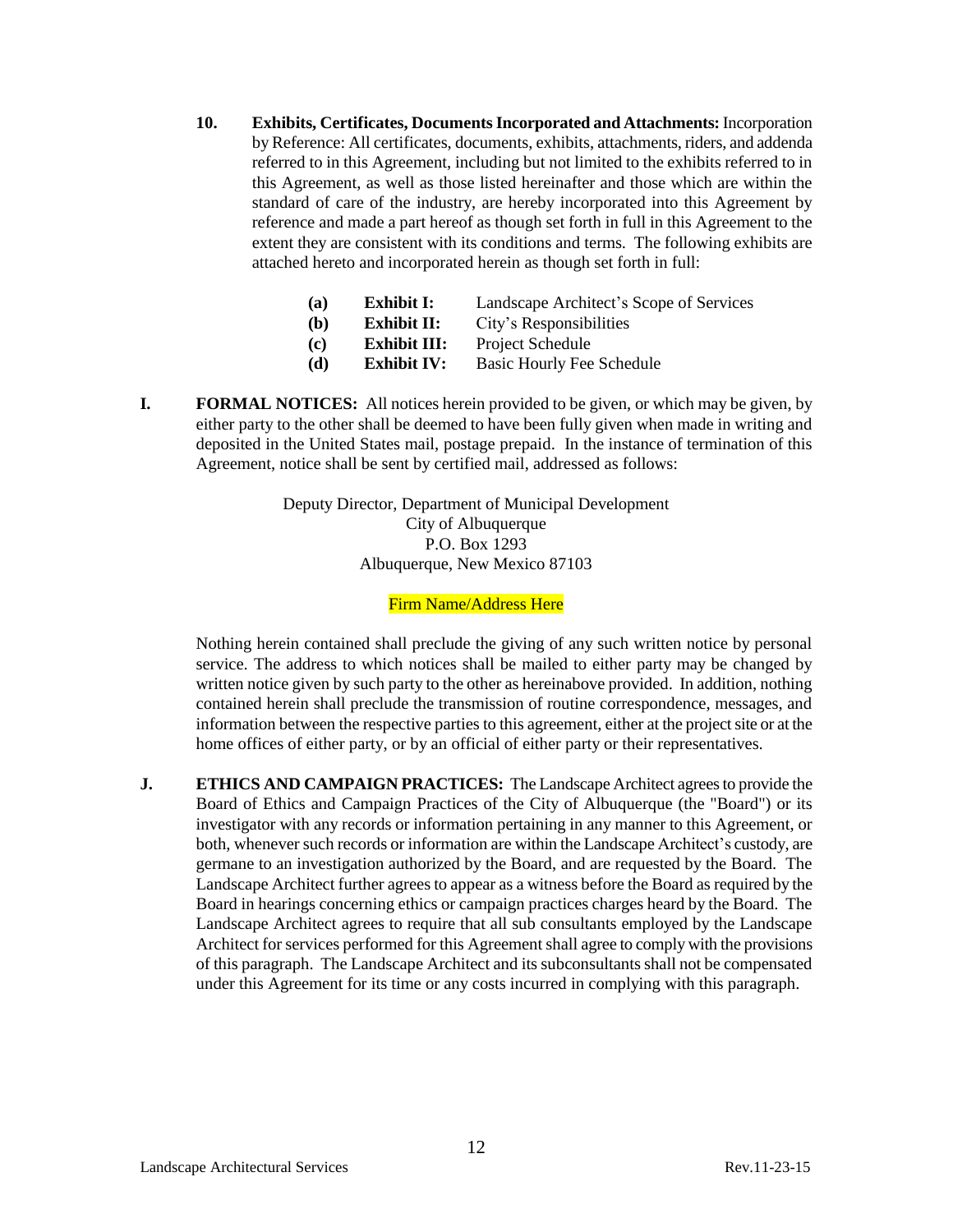- **K. CONFLICT OF INTEREST:** The Landscape Architect warrants that it currently has no interest and shall not acquire any interest, direct or indirect, which would conflict in any manner or degree with the performance of services required under this Agreement. The Landscape Architect further covenants that, in the performance of this Agreement, no person having any such interest shall be employed by the Landscape Architect. The Landscape Architect also agrees that neither it nor anyone employed by it shall have an interest, direct or indirect, in any company hired for the Project as Contractor, subcontractor, supplier, or manufacturer, except for those areas of construction for which the City provides construction phase inspection that is independent of the Landscape Architect.
- **L. LIMIT ON AUTHORITY:** The Landscape Architect agrees not to purport to bind the City to any obligation not assumed herein by the City, unless the Landscape Architect has express written authority to do so, and then only within the strict limits of that authority.
- **M. ADMINISTRATION OF THE AGREEMENT:** The City's Chief Administrative Officer, or authorized representative thereof, shall administer this Agreement for the City and the Landscape Architect agrees to follow the City's Capital Implementation Program Procedures which are in effect on the date of the City's execution of this Agreement.
- **N. DISCLOSURE:** The Landscape Architect hereby affirms that within the two (2) years preceding the execution of this Agreement, neither the Landscape Architect nor any of the Landscape Architect's officers, agents or employees have made or agreed to make any valuable gift whether in the form of service, loan, thing or promise to any person or any of the person's immediate family, having the duty to recommend, the right to vote upon, or any other direct influence on the selection of firms or persons to provide professional architectural, engineering, landscape architectural, and other related services to the City. Campaign contributions, as defined by the Election Code of the CityCharter, shall not be considered as a valuable gift for the purposes of this Agreement.
- **O. LEGAL SERVICES:** The Landscape Architect shall not be entitled to receive payment pursuant to the terms of this Agreement or otherwise for legal services the Landscape Architect procures or employs for any matter related to the study, design, and the construction of the Project except when advance written approval, which specifies the scope of such legal services, is given by the City Attorney.
- **P. REAL PROPERTY APPRAISAL AND ACQUISITION:** The Landscape Architectshall not be entitled to receive payment pursuant to the terms of this Agreement or otherwise for providing services of real property appraisal or acquisition and is expressly prohibited from obtaining appraisals of real property or instituting or causing to be instituted any negotiations or legal proceeding of any nature related to the acquisition of real property as part of the Landscape Architect's services under this Agreement.
- **Q. SUBSEQUENT CONFLICTS OF INTEREST:** Landscape Architect agrees not to serve in the capacity of Landscape Architect, Consultant, Expert, or Expert Witness for any party to litigation or pending litigations holding an adverse position to, or claim against, the City on the same subject matter for which the Landscape Architect performs services pursuant to the terms of this Agreement.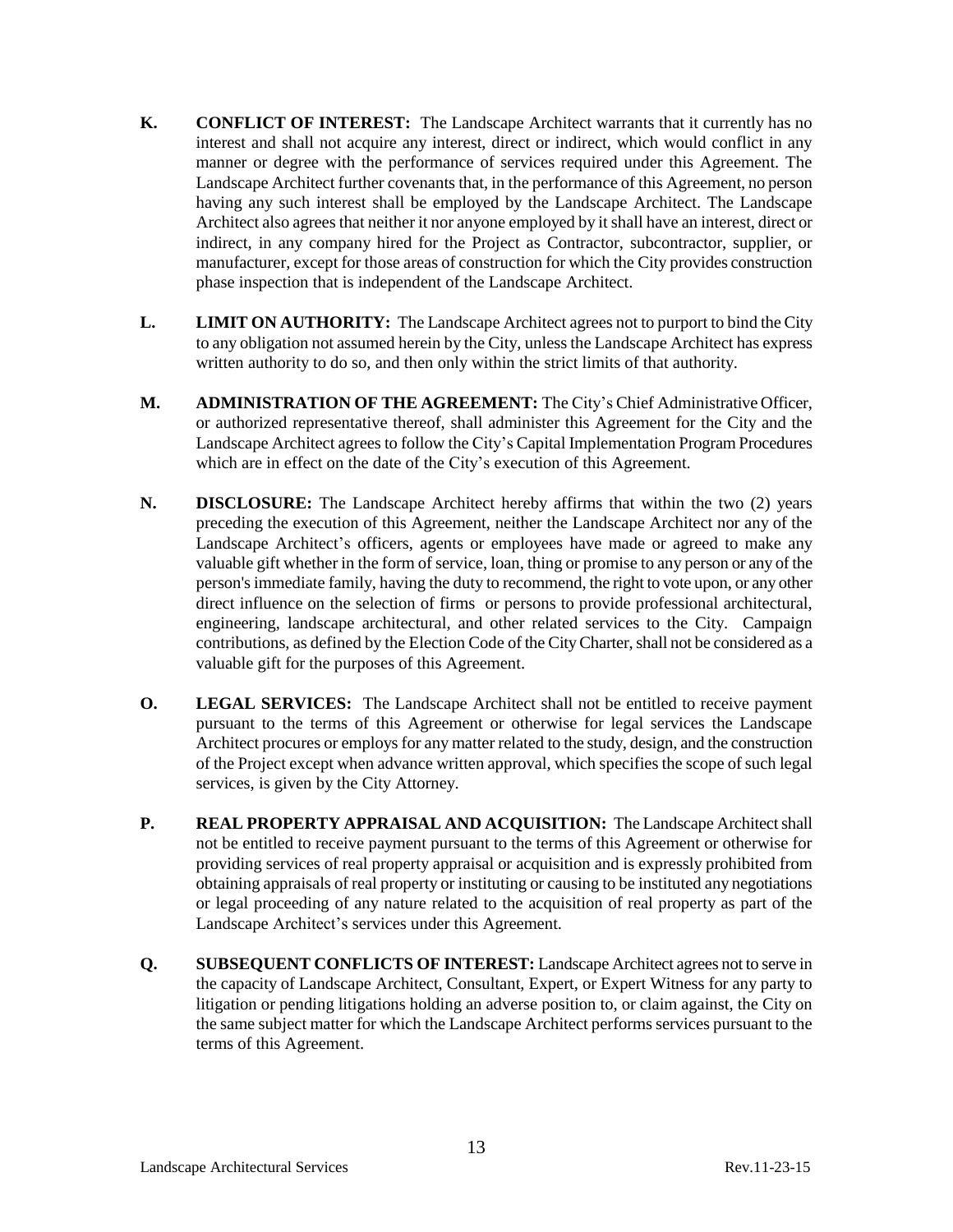# **ARTICLE XII INSURANCE**

The Landscape Architect shall procure and maintain at its expense until final payment by the City for services covered by this Agreement, insurance in the kinds and amounts hereinafter provided with insurance companies authorized to do business in the State of New Mexico, covering all operations under this Agreement, whether performed by it or its agents. Before commencing the work, the Landscape Architect shall furnish to the City a certificate in a form satisfactory to the City showing that it has complied with this Article. Such certificate is required in addition to a copy of each insurance policy required in this article. Various types of required insurance may be written in one or more policies. Kinds and amounts of insurance required are as follows:

- **A. COMMERCIAL GENERAL LIABILITY INSURANCE INCLUDING AUTOMOBILE:** Commercial general liability and automobile insurance policies with liability limits in amounts not less than \$1,000,000.00 combined single limit of liability for bodily injury, including death, and property damage in any one occurrence, for each policy shall be required. Said policies of insurance shall be in effect for the term of this Agreement and include coverage for all operations performed for the City by the Landscape Architect, coverage for the use of all owned, non-owned, hired automobiles, vehicles and other equipment both on and off work, and contractual liability coverage shall not exclude the indemnification provisions (including but not limited to Article IX) of this Agreement. The City shall be named an additional insured on the Commercial General Liability Insurance policy on a primary on-contributory basis. This insurance will be primary and will not seek contribution from any other insurance available to the additional insured.
- **B. WORKER'S COMPENSATION INSURANCE:** Worker's Compensation Insurance in accordance with the provisions of the Workers' Compensation Act, Sections 52-1-1, et seq., NMSA 1978.

#### **C. PROFESSIONAL LIABILITY INSURANCE:**

- 1. Professional liability insurance in an amount of not less than \$250,000 in the aggregate, provided however, that there shall not be a per claim limit of less than \$250,000. Such policy shall be in effect for the term of this Agreement (the "Basic Professional Liability Insurance"),
- 2. A policy for "claims made" coverage shall satisfy the requirements of this section, only when coverage is provided for the entire time of the performance of this contract and for one (1) year thereafter, and
	- **(a)** All insurance policies shall allow the Architect to extend the time in which a claim may be made for one (1) year, or for a period equal to the time remaining during which insurance is required by this contract after the cancellation of the policy, whichever is greater, for occurrences or claims that may arise during the term of the policy, and;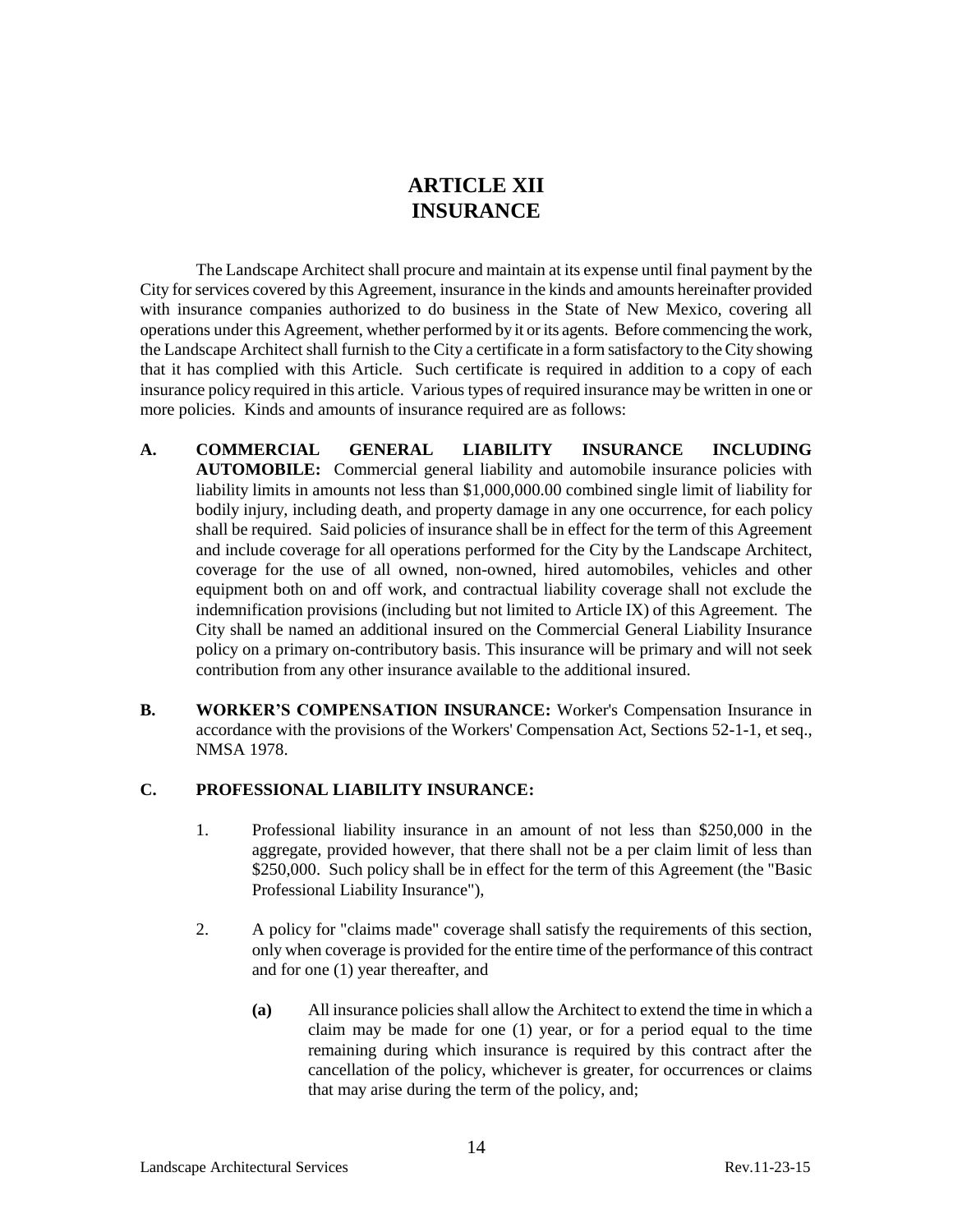- **(b)** Each new policy shall provide for an inception (or retroactive) date that is the same as the initial effective date of this Agreement, provided that subsections  $C.2(a)$  and  $C.2(b)$  will not both be required as long as continuous coverage is provided for the time set forth above.
- **D. COSTS OF INSURANCE AND INCREASED LIMITS:** In the event the City elects to require additional insurance coverage, the cost directly incurred by the Landscape Architect which is in addition to the Landscape Architect's Basic Professional Liability Insurance shall be a direct reimbursable expense (additional insurance premium cost only), which shall be paid by the City. If, during the term of this Agreement, the City requires the Landscape Architect to increase the minimum limits of any insurance required herein, an adjustment in the Landscape Architect's compensation will be made in the amount of the actual cost of additional insurance attributable directly to this Agreement.
- **E.** The City reserves the right to review copies of all required insurance policies and amendments or replacement policies at any time.

# **ARTICLE XIII DISCRIMINATION PROHIBITED**

In performing the services required hereunder, the Landscape Architect shall not discriminate against any individual on the basis of race, color, religion, sex, sexual orientation, national origin or ancestry, age, or physical handicap.

## **ARTICLE XIV MULTI-PHASE CONSTRUCTION CONTRACTS**

Where multi-phase construction contracts, other than multi-phase construction contracts that are specifically provided in this Agreement, are deemed to be in the best interest of the City and are so ordered in writing by the City, then a supplement to this Agreement shall be negotiated between the Landscape Architect and the City.

# **ARTICLE XV DISPUTE RESOLUTION**

**A. MEDIATION PROCEDURES:** In the event a dispute concerning this Agreement arises, any party seeking relief shall mail or deliver a written demand to the other party, describing the relief sought and the basis for such relief. The City and the Landscape Architect shall attempt to informally negotiate a resolution of such demand. In the event the negotiations fail or no resolution is reached within fifteen days after receipt of the demand, whichever first occurs, the dispute shall be submitted to non-binding mediation. Each party shall pay in equal shares all fees and costs assessed by the mediator. Unless agreed in writing otherwise, the failure of any party making a demand to request mediation within thirty days of the original submission of the demand shall be deemed a waiver of mediation requirements herein, and the parties shall proceed pursuant to Section B of this Article. In the event the dispute is submitted to arbitration, the parties may enter into a written agreement to stay arbitration pending completion of mediation.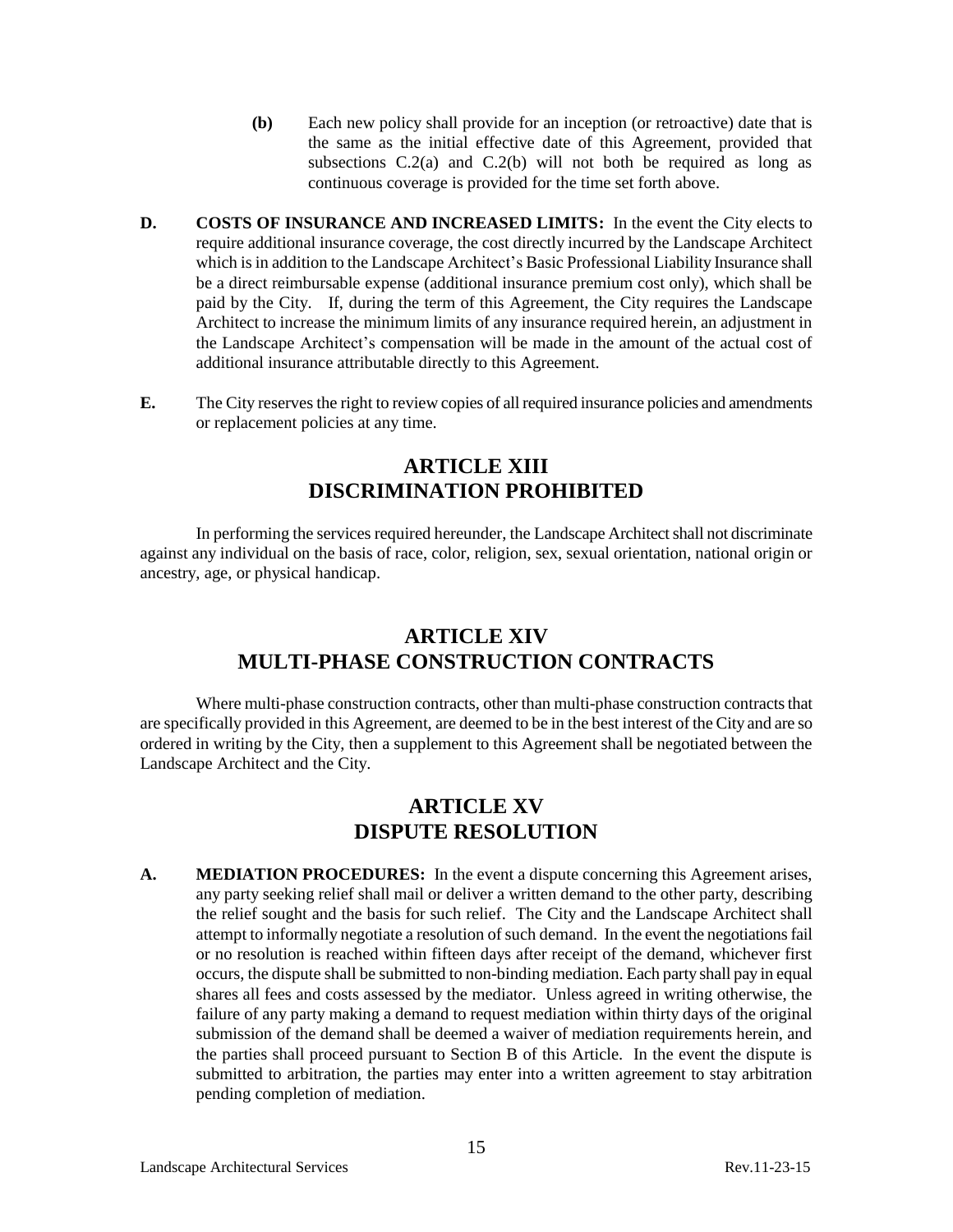- **B. ARBITRATION:** If mediation is not successful, any dispute concerning this Agreement, or the performance, interpretation, or breach thereof, shall then be settled by arbitration pursuant to the Construction Industry Arbitration Rules ("Rules") of the American Arbitration Association ("AAA") then in effect. The arbitrator(s) shall have no power to render an award, which has the effect of altering or amending or changing in any way any provision of this Agreement. The award of the arbitrator(s) shall be final and binding. Judgment upon any such award shall be rendered only by any state or federal court sitting in Bernalillo County, New Mexico. Any and all arbitration proceedings, including discovery ordered by the arbitrator(s) shall take place in Bernalillo County, New Mexico or in the County in which the construction site, which is the subject of this Agreement, is located. In the event this Agreement requires a study phase only, the arbitration proceedings shall be held only in Bernalillo County. In any such arbitration, the arbitrator(s) shall have the powers of a court having jurisdiction as well as all of the powers pursuant to the Rules. Without limiting the generality of the foregoing, the arbitrator(s) shall have the power to issue orders for injunctive relief.
- **C. INJUNCTIVE RELIEF:** The City and the Landscape Architect consent and agree to the issuance of any temporary restraining order or preliminary injunction, by any Court sitting in Bernalillo County having jurisdiction, upon the application of any party to the arbitration. Such authority of a Court to order injunctive relief shall terminate upon completion of the appointment of an arbitrator(s) who will then have jurisdiction to issue orders for injunctive relief. Any party to the arbitration may apply to the arbitrator(s) for issuance of an injunction or similar relief, and such application shall be heard by the arbitrator(s) within ten (10) days after the application is filed with AAA. Any Court in Bernalillo County, New Mexico having jurisdiction to render an order confirming the award of the arbitrator(s) shall have jurisdiction to enter an order confirming the issuance of such injunction and making it an order of the Court.
- **D. CONSOLIDATION AND JOINDER:** The City and the Landscape Architect consent to the joinder in arbitration of any party necessary for the complete resolution of all disputes arising out of the performance of contracts pertaining to the Work of the Project, including but not limited to the Landscape Architect and its subcontractors and subconsultants and the Contractor and its subcontractors and suppliers. The City and the Landscape Architect also consent to the consolidation of any arbitration under this Agreement with any other arbitration involving the performance of contracts pertaining to the Work of the Project.
- **E. ARBITRATION PROVISION REQUIRED:** In the event the City enters into a construction contract for the project, the City shall require this Dispute Resolution provision (with appropriate changes in the description of the parties) in its contract with the Contractor.
- **F. DEMAND:** Notice of demand for arbitration must be filed in writing with the other parties to this Dispute Resolution Article and with AAA. The demand must be made within a reasonable time after the claim, dispute or other matter in question has arisen. In no event may the demand for arbitration be made after the date when institution of legal or equitable proceedings based on such claim, dispute, or other matter in question would be barred by the applicable statute of limitations.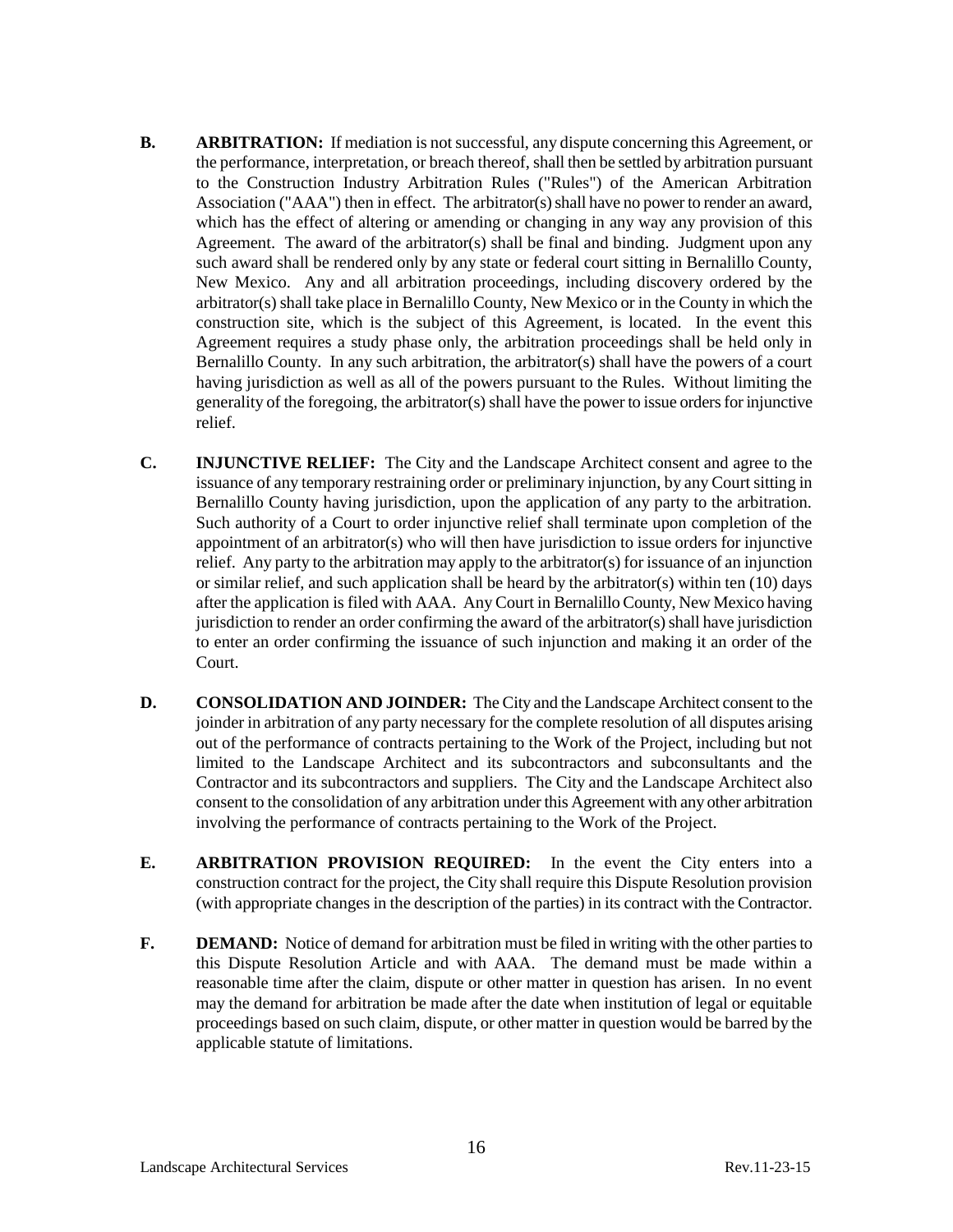### **ARTICLE XVI CONSTRUCTION CONTRACTOR INDEMNIFICATION**

The City will require in the general conditions of any construction contract, language which states that the construction contractor is required to defend, indemnify, save and hold harmless the City and the Landscape Architect and their officers, agents, and employees from and against all suits, actions or claims of any character brought because of any injury or damage received or sustained by any person, persons or property arising out of the performance of the work of the Contractor, or by reason of any act or omission, neglect or misconduct of the Contractor, his agent or employees or any Subcontractor, his agents or employees. The City and the Landscape Architect shall also be named as additional insured on the Contractor's commercial general liability insurance policy.

### **ARTICLE XVII HAZARDOUS MATERIALS**

Unless otherwise stated in Exhibit I, the Landscape Architect shall not be responsible for identification, handling, containment, abatement, or in any other respect, for any asbestos or hazardous material if such is present in connection with the project. In the event that the City becomes aware of the presence of asbestos or hazardous material at the job site, the City shall be responsible for complying with all applicable federal and state rules and regulations, and shall immediately notify the Landscape Architect, who shall then be entitled to cease any of its services that may be affected by such presence, without any liability to the Landscape Architect arising therefrom. If the Landscape Architect becomes aware of the presence of asbestos or hazardous material at the job site, the Landscape Architect shall immediately cease any of its services that may be affected by such presence, without any liability arising therefrom, and inform the City of such materials presence. The Landscape Architect will work with the City, where possible, to help find the appropriate personnel, whether it be the City'sstaff, the Landscape Architect'sstaff, or another consultant, who can help the City with the determination of what to do with the asbestos or hazardous materials.

### **ARTICLE XVIII RELY ON DATA**

The Landscape Architect shall indicate to the City the information needed for rendering of services hereunder. The City shall provide to the Landscape Architect such information as is available to the City and the City's consultants and contractors, and the Landscape Architect shall be entitled to rely upon the accuracy and completeness thereof. The Landscape Architect shall review information provided by the City and others and shall give the City an opinion of the risk associated with reliance on such information. The City understands that it is impossible to eliminate all risk, because of the inherent limitation of the techniques available to develop the information, or because of errors, omissions or inaccuracies, which may exist in the information. This article does not modify Article VIII of this Agreement.

## **ARTICLE XIX CONSTRUCTION JOB SITE SAFETY**

The Landscape Architect shall endeavor to guard the City against defects and deficiencies in the work of the Contractor and give prompt notice to the City if the Landscape Architect observes or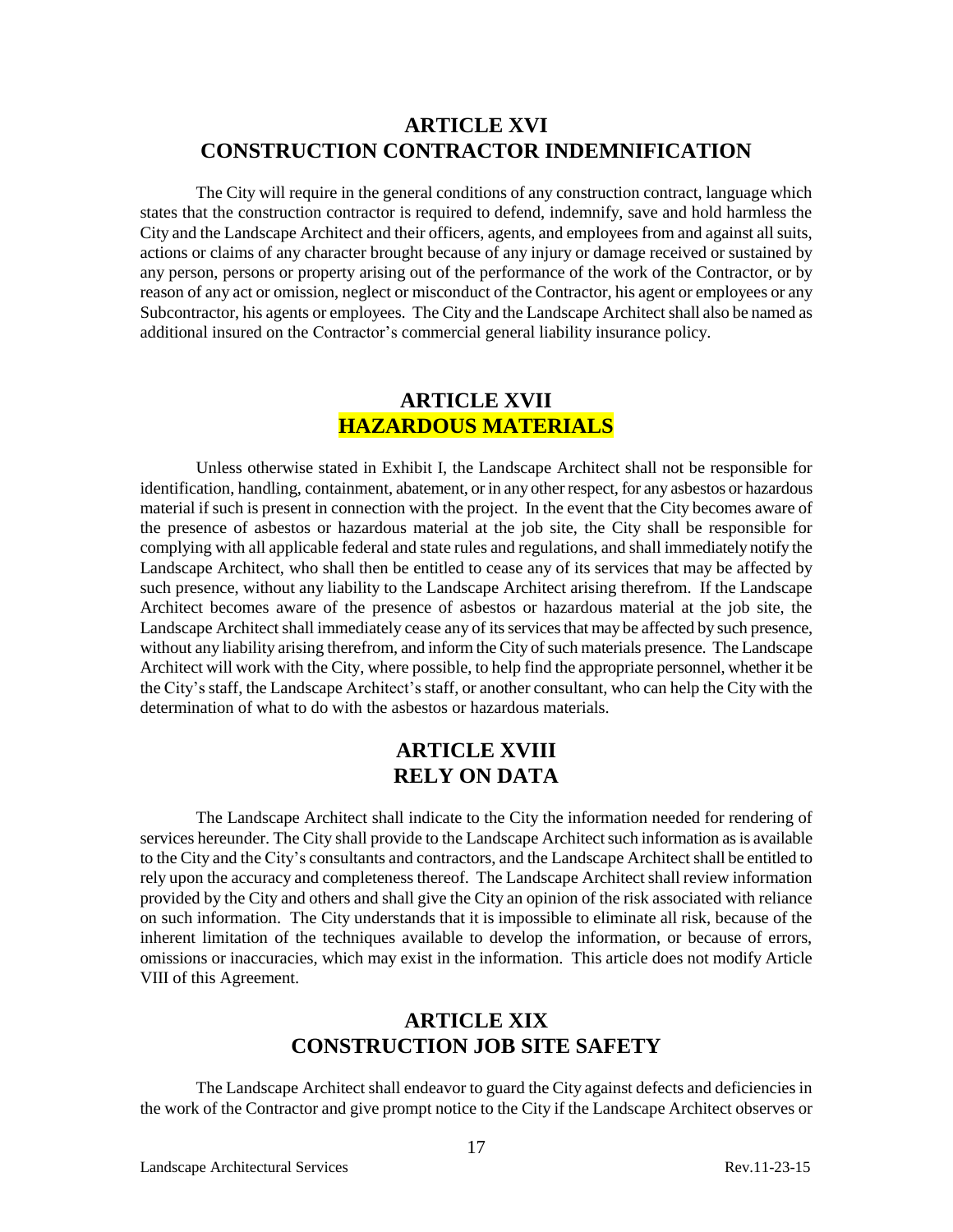otherwise becomes aware of any fault or defect in the Project or non-conformance with the Contract Documents on the basis of on-site observations as a Landscape Architect. The Landscape Architect shall not be required to make exhaustive or continuous on-site inspections to check the quality or quantity of the Work. The Landscape Architect shall not be responsible for the construction means, methods, techniques, sequences or procedures, or for the safety precautions and programs in connection with the Work, and shall not be responsible for the Contractor's failure to carry out the Work in accordance with the Contract Documents.